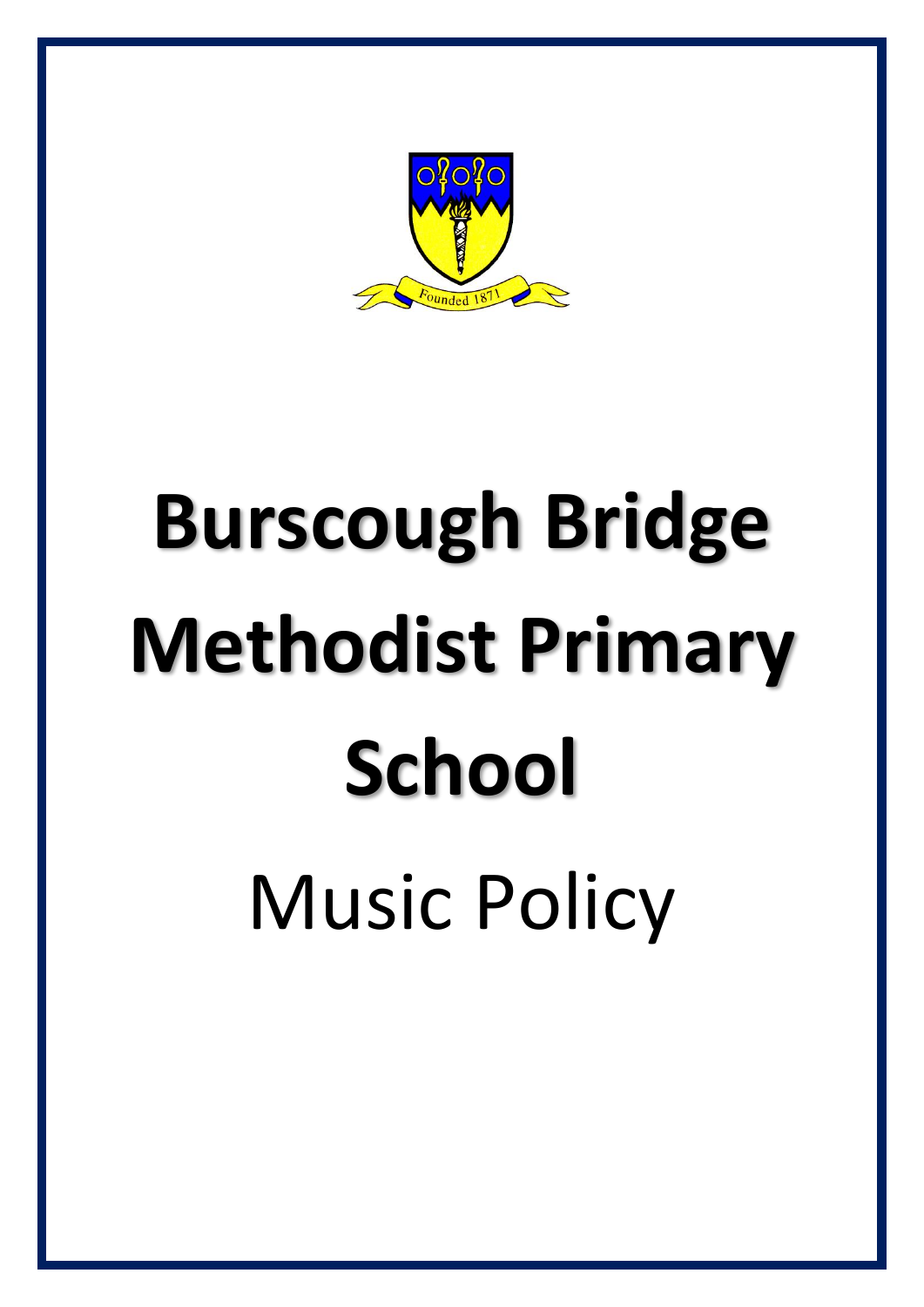# **Mission Statement**

**'Let Your Light shine to all'**

# **Through exciting opportunities in lessons and the wider curriculum our children become well rounded, caring changemakers in our world. Each child is at the heart of all we do to ensure they become the best they can be and are meant to be.**

"Music is a universal language that embodies one of the highest forms of creativity. A high quality music education should engage and inspire pupils to develop a love of music and their talents as musicians, and so increase their self-confidence, creativity and sense of achievement. As pupils progress, they should develop a critical engagement with music, allowing them to compose, and to listen with discrimination to the best in musical canon."

*National Curriculum Music (2014)*

### **INTENT**

The intent of our music curriculum at Burscough Bridge Methodist School is to make music an enjoyable learning experience. We encourage children to participate in a variety of musical experiences through which we aim to build up the confidence of all children. Singing lies at the heart of good music teaching and is an important part of school life. Our teaching focuses on the ability to sing in tune and to sing skilfully with other people. Through singing songs, children learn about the structure and organisation of music and teach them to listen, appreciate and appraise different forms of music. Children develop descriptive skills in music lessons when learning about how music can represent feelings and emotions. We aim to meet as far as possible the requirements of the National Curriculum and develop pupils' understanding of music through activities which bring together performing, listening, appraising and composing and the understanding of musical elements such as duration, dynamics, pitch, tempo, timbre and texture. At Burscough Bridge Methodist school, children gain an understanding of what music is through listening, singing, playing, evaluating, analysing and composing across a variety of styles, traditions and musical genres. We are committed to developing a curiosity for the subject, as well as an understanding and acceptance of the validity and importance of all types of music, and an unbiased respect for the role that music may wish to be expressed in any person's life.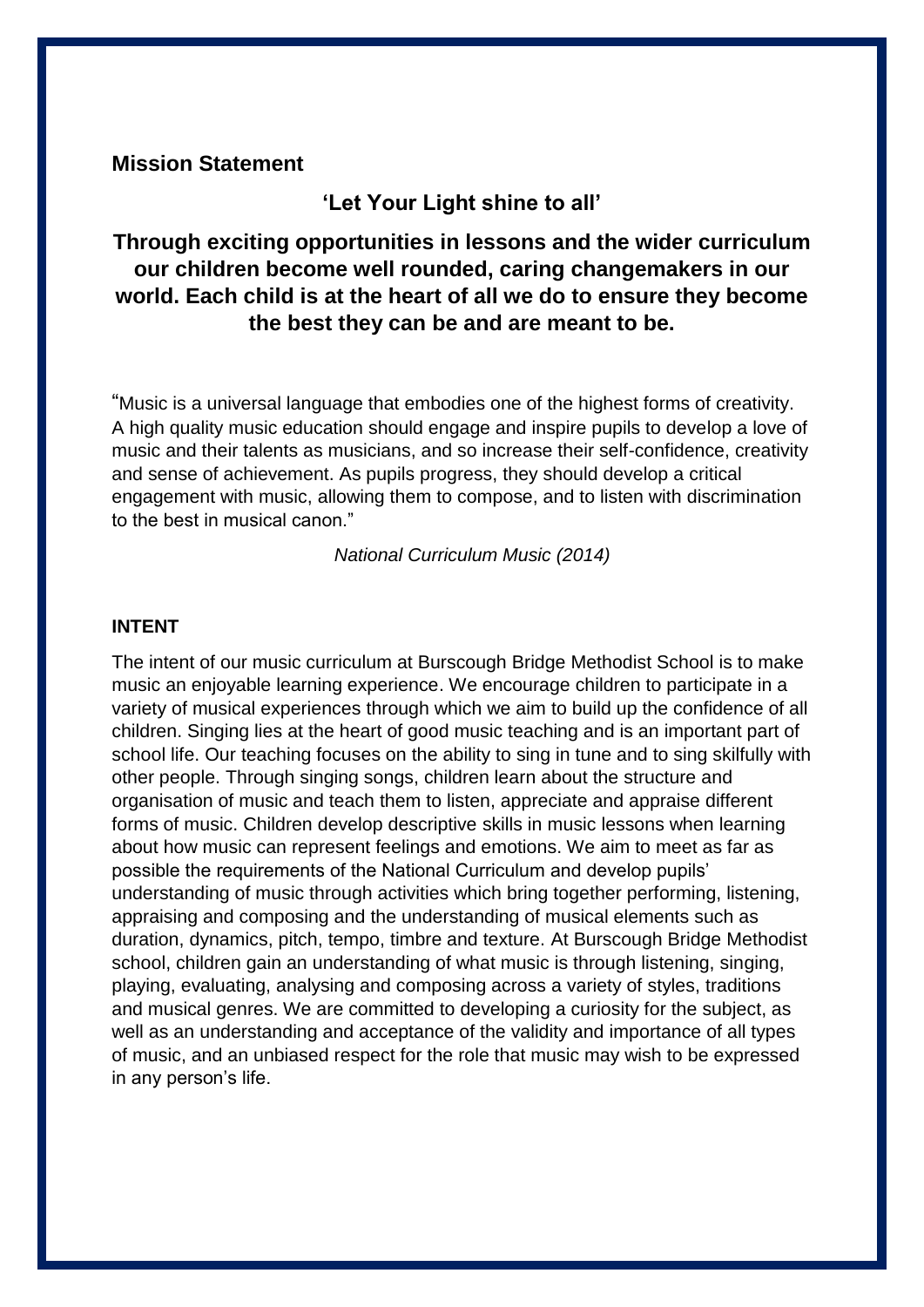# **Aims**

# **The aims of music education are to:**

- Enable each child to grow musically at their own level and pace.
- Foster musical responsiveness.
- Develop awareness and appreciation of organised sound patterns.
- Develop vocal and instrumental skills.
- Develop a sensitive, analytical and critical response to music.
- Develop awareness and understanding of musical traditions, styles and cultures from other times and places.
- Foster enjoyment of all aspects of music.

# **Objectives**

- To ensure that pupils develop and practise the main musical skills and concepts in a progressive way.
- To develop pupils' ability to perform and compose with understanding.
- To allow pupils to experience a wide range of music in order for them to develop their listening and appraisal skills.
- To develop knowledge of musical history and a variety of other musical traditions.
- $\bullet$

# **IMPLEMENTATION**

Through the musical programme Charanga and other resources children are able to access the musical curriculum in a fun and engaging way, further promoting a love of learning. Music is delivered mainly following the Charanga programme which is designed specifically for the teaching of music in primary schools. Charanga lessons are planned in sequences to provide children with the opportunities to review, remember, deepen and apply their understanding. music curriculum ensures students sing, listen, play, perform and evaluate. This is embedded in classroom activities as well as weekly singing assemblies, performances and opportunities for enhancement. The elements of music are taught in classroom lessons so that children are able to use the language of music to discuss, and understand how it is made, played, appreciated and analysed.

# **Curriculum and Planning**

In KS1 and KS2 we use the 'Charanga Music School' scheme of work which supports all the requirements of the National Curriculum and gives children access to a wide range of musical concepts and experiences.

Through the Musical School programme, the children develop their understanding, make musical judgements, apply their new learning, develop their aural memory,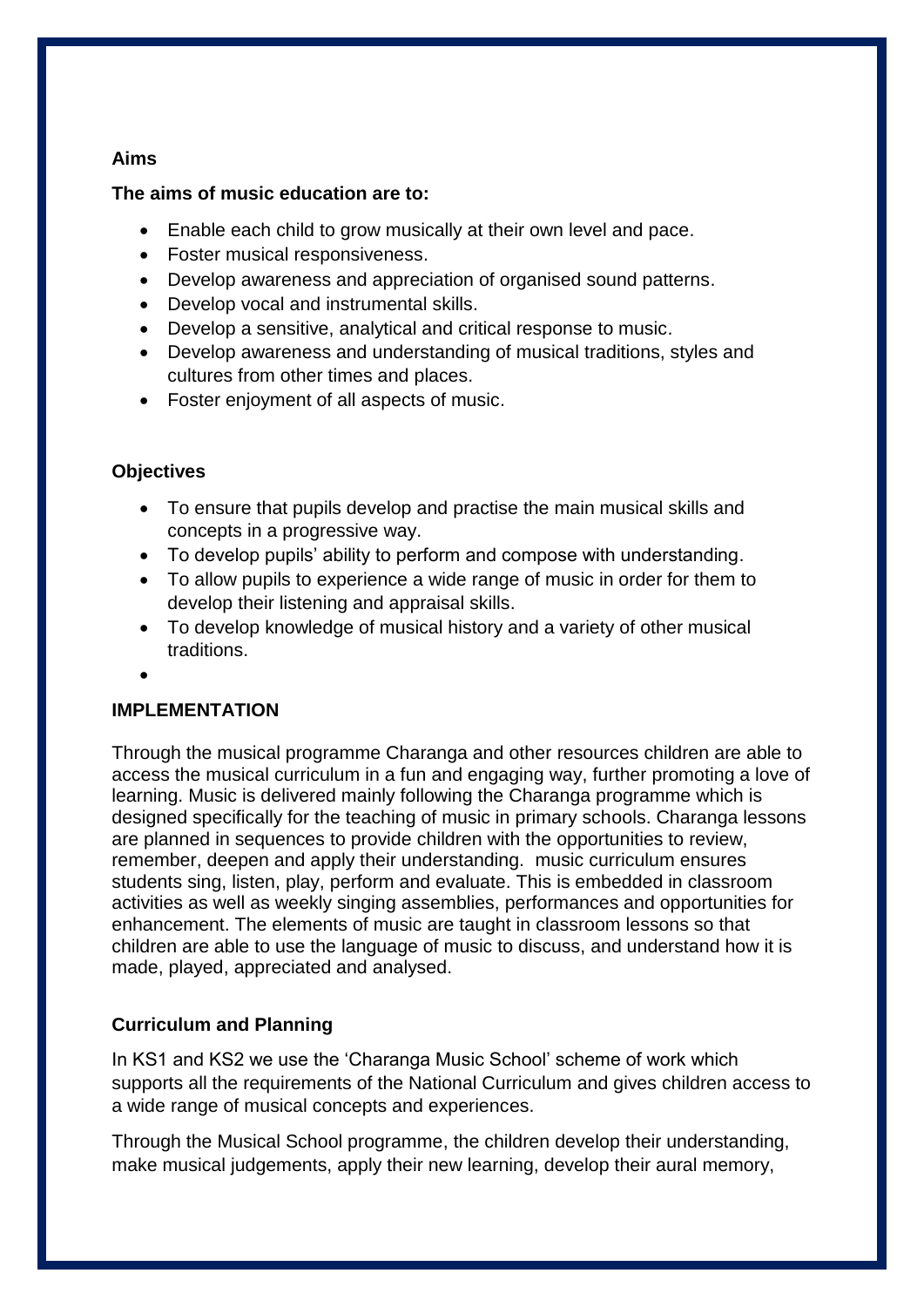express themselves physically, emotionally and through discussion and create their own musical ideas. The units of work are divided into six steps and the activities and games cover the musical dimensions (pulse, rhythm, pitch etc) through singing, listening and creating music – all intrinsically linked through a central song or piece.

The 'Charanga Music School' provides lesson support, lesson plans, clear progression and engaging whiteboard resources.

KS2 are taught all together by the music co-ordinator weekly. KS1 are also time tabled to be taught music once a week.

The Early Years Foundation Stage – As the reception class is part of the Early Years Foundation Stage of the National Curriculum, we relate the musical aspects of the children's work to objectives set out in the Early Learning Goals which underpin the curriculum planning. Music contributes to a child's personal and social development, counting songs foster a child's mathematical ability and singing songs from other cultures increases a child's knowledge and understanding of the world.

### **Cross-curricular Links**

Music at Burscough Bridge Primary School, as well as making its own distinctive contribution to the school curriculum also helps to develop skills in other areas.

English – Music contributes to the teaching of English by actively promoting skills of reading, writing, speaking and listening. Children develop their language skills through singing songs, with attention to diction, meaning, rhythm and rhyme.

Mathematics – The teaching of music contributes to children's mathematical understanding in a variety of ways. Children who study the structure of music are observing patterns and processes and also the rhythm and structure of music is mathematically based.

Personal, social and health education and citizenship – Through the common goal of making music, children learn to work effectively with other people and to build up good relationships. It has an important part to play in the personal development of many young people and has an important role to play in building self-confidence.

### **Assessment**

Children demonstrate their ability in music in a variety of ways. The teacher will assess children's work in music by making informal judgements as they observe them during lessons. When appropriate the teacher will give oral feedback to inform future progress.